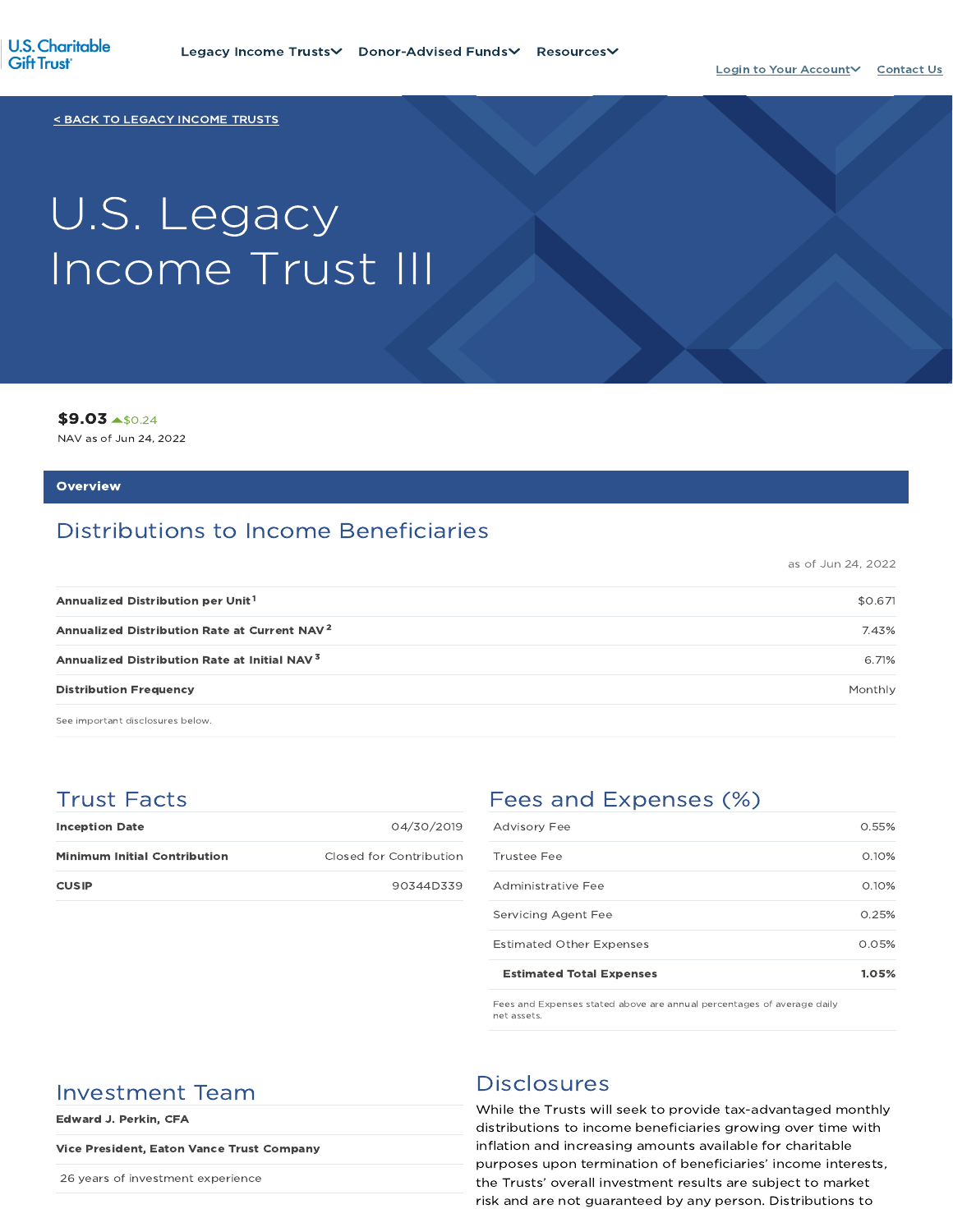| income beneficiaries may fluctuate with changes in economic<br>conditions, may not grow over time at rates consistent with |
|----------------------------------------------------------------------------------------------------------------------------|
| inflation and may decline. The tax character of distributed                                                                |
| Trust income may vary. The principal amount available for<br>charitable purposes upon termination of a Trust Account's     |
| income interests may be higher or lower than the value of the<br>Trust Account at initial funding.                         |
|                                                                                                                            |
|                                                                                                                            |
|                                                                                                                            |
|                                                                                                                            |
|                                                                                                                            |
|                                                                                                                            |
|                                                                                                                            |
|                                                                                                                            |
|                                                                                                                            |
|                                                                                                                            |
|                                                                                                                            |
|                                                                                                                            |

1. The Annualized Distribution per Unit is calculated by multiplying the current daily distribution per unit first by the number of days in the current month, then multiplying by twelve.

2. The Annualized Distribution Rate at Current NAV is calculated by dividing the Trust's current Annualized Distribution per Unit by the Trust's net asset value per unit (NAV) as of the prior business day. NAV is calculated by dividing the Trust's net assets by the number of units currently outstanding.

3. The Annualized Distribution Rate at Initial NAV is calculated by dividing the Trust's current Annualized Distribution per Unit by the Trust's initial NAV of \$10.00.

#### **Performance**

## Historical Total Returns (%)

as of Mar 31, 2022

|                                           |       |         |            |          |       |                          | Annualized                        |
|-------------------------------------------|-------|---------|------------|----------|-------|--------------------------|-----------------------------------|
|                                           | 1 Mo. | 3 Mo.   | <b>YTD</b> | 1 Yr.    |       | 3 Yrs. 5 Yrs.            | Since Fund Inception <sup>4</sup> |
| 05/31/2022                                |       |         |            |          |       |                          |                                   |
| U.S. Legacy Income Trust III Total Return | 2.37  | $-3.13$ | $-10.55$   | $-5.51$  | 8.92  |                          | 5.83                              |
| <b>Income Return</b>                      | 0.57  | 1.71    | 2.80       | 6.30     | 6.78  | $\overline{\phantom{0}}$ | 6.78                              |
| <b>Principal Return</b>                   | 1.78  | $-4.76$ | $-12.99$   | $-11.11$ | 2.01  |                          | $-0.90$                           |
| <b>Common Trust</b>                       | 2.46  | $-2.88$ | $-10.16$   | $-4.53$  | 10.05 | $\overline{\phantom{0}}$ | 6.92                              |
| MSCI World Index <sup>5</sup>             | 0.08  | $-5.72$ | $-12.97$   | $-4.82$  | 12.64 | 9.72                     | 10.13                             |
| 40% MSCI USA / 60% MSCI World ex USA 6    | 0.39  | $-5.28$ | $-11.85$   | $-6.48$  | 10.56 | 7.91                     | 8.29                              |
| 03/31/2022                                |       |         |            |          |       |                          |                                   |
| U.S. Legacy Income Trust III Total Return | 1.35  | $-6.42$ | $-6.42$    | 5.38     |       |                          | 7.83                              |
| <b>Income Return</b>                      | 0.54  | 1.62    | 1.62       | 6.10     |       |                          | 6.76                              |
| <b>Principal Return</b>                   | 0.81  | $-7.91$ | $-7.91$    | $-0.68$  |       |                          | 1.00                              |
| <b>Common Trust</b>                       | 1.44  | $-6.17$ | $-6.17$    | 6.45     |       |                          | 8.95                              |
| MSCI World Index <sup>5</sup>             | 2.74  | $-5.15$ | $-5.15$    | 10.12    | 14.96 | 12.42                    | 14.05                             |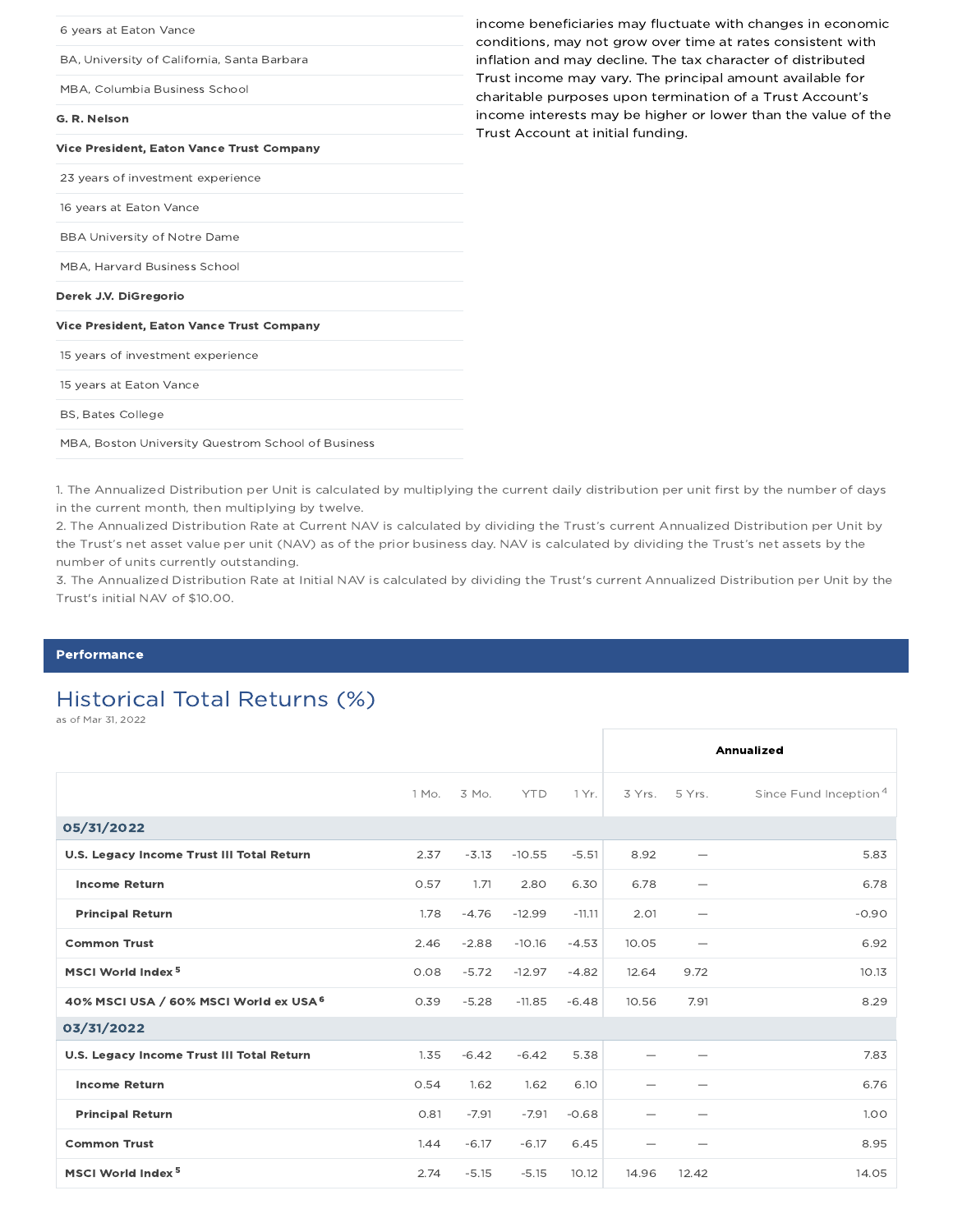|                                        |                 |       |      |                     |       | Annualized           |
|----------------------------------------|-----------------|-------|------|---------------------|-------|----------------------|
|                                        | 1 Mo. 3 Mo. YTD |       |      | 1 Yr. 3 Yrs. 5 Yrs. |       | Since Fund Inception |
| 40% MSCI USA / 60% MSCI World ex USA 6 | $2.09 - 5.00$   | -5.00 | 7.25 | 12.48               | 10.46 | 11.61                |

The U.S. Legacy Income Trust III (the Trust) is no longer offered and does not accept new contributions. The Trust invests through <sup>a</sup> common trust (Common Trust) which was incepted on 04/30/2019. Past performance is no guarantee of future results. Performance is for the stated time periods only; due to market volatility, the Trust's and the Common Trust's current performance may be lower or higher than quoted. Total Return for the Trust and the Common Trust is calculated by determining the percentage change in net asset value (NAV) with all distributions reinvested. Performance for the time periods less than or equal to or year is cumulative. Income Return represents the portion of Total Return attributable to distributions. Principal Return represents the portion of Total Return attributable to change in NAV. Total Return and Income Return are stated net of foreign taxes on dividends received on non-U.S. investments. Trust income beneficiaries are generally eligible to receive <sup>a</sup> federal income tax credit or an itemized deduction for their attributable share of unrecovered foreign withholding tax. Please see the below schedule of available federal income tax credits for foreign taxes paid.

The Fund leverages two distinct approaches: dividend-capture trading (focused primarily on non-U.S. equities) and <sup>a</sup> core equity approach (focused on U.S. equities). The long-term target allocation for the Fund is 60% non-U.S. equities and 40% U.S. equities. Allocations will vary over time depending on factors such as portfolio income needs, dividend seasonality, risk management, and other factors. The Fund typically holds 140-200 holdings with <sup>a</sup> maximum position size of 3%. In addition to other risk management practices, the Fund manages weightings and tracking error on an industry and country basis.

## NAV History

| Date         | <b>NAV</b> | NAV Change |
|--------------|------------|------------|
| Jun 24, 2022 | \$9.03     | \$0.24     |
| Jun 23, 2022 | \$8.79     | \$0.02     |
| Jun 22, 2022 | \$8.77     | $-$0.07$   |
| Jun 21, 2022 | \$8.83     | \$0.15     |
| Jun 17, 2022 | \$8.69     | $-$0.04$   |
| Jun 16, 2022 | \$8.73     | $-$0.21$   |
| Jun 15, 2022 | \$8.94     | \$0.17     |
| Jun 14, 2022 | \$8.78     | $-$0.06$   |
| Jun 13, 2022 | \$8.84     | $-$0.32$   |
| Jun 10, 2022 | \$9.16     | $-$0.28$   |
| Jun 09, 2022 | \$9.44     | $-$0.21$   |
| Jun 08, 2022 | \$9.66     | $-$0.13$   |
| Jun 07, 2022 | \$9.78     | \$0.06     |
| Jun 06, 2022 | \$9.72     | \$0.04     |
| Jun 03, 2022 | \$9.69     | $-$0.13$   |
| Jun 02, 2022 | \$9.81     | \$0.16     |
| Jun 01, 2022 | \$9.66     | $-$0.07$   |
| May 31, 2022 | \$9.73     | $-$0.05$   |
| May 27, 2022 | \$9.78     | \$0.17     |
| May 26, 2022 | \$9.61     | \$0.18     |
| May 25, 2022 | \$9.43     | \$0.06     |
| May 24, 2022 | \$9.38     | $-$0.08$   |
| May 23, 2022 | \$9.45     | \$0.20     |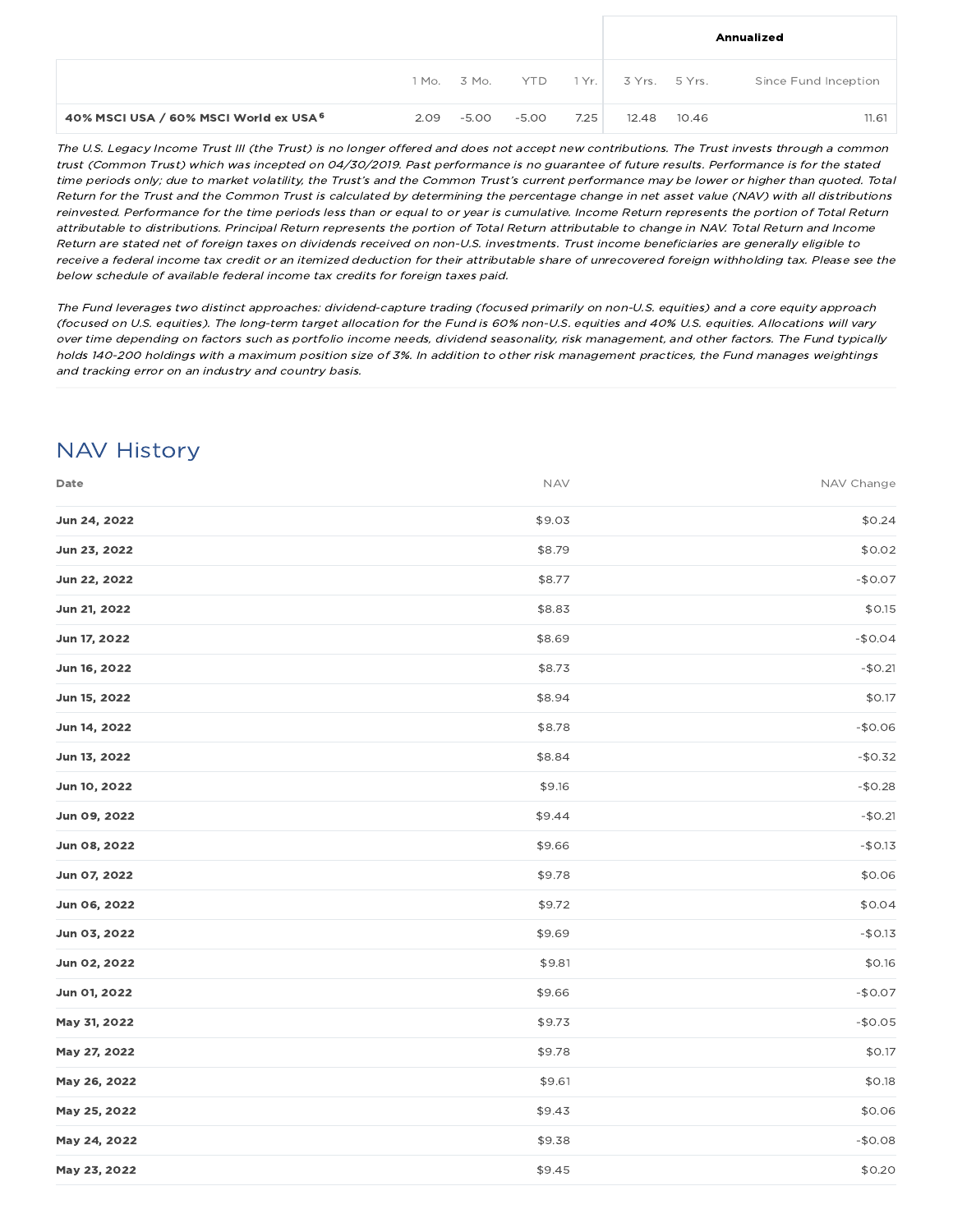## Distribution History

| May 31, 2022    | \$0.05590 |
|-----------------|-----------|
| Apr 29, 2022    | \$0.05590 |
| Mar 31, 2022    | \$0.05590 |
| Feb 28, 2022    | \$0.05590 |
| Jan 31, 2022    | \$0.05590 |
| Dec 31, 2021    | \$0.05233 |
| Nov 30, 2021    | \$0.05233 |
| Oct 29, 2021    | \$0.05233 |
| Sep 30, 2021    | \$0.05233 |
| Aug 31, 2021    | \$0.05233 |
| <b>View All</b> |           |

## Foreign Tax Credit History

| <b>Tax Year</b> | Foreign Tax Credit <sup>7</sup> |
|-----------------|---------------------------------|
| 20194           | \$0.051                         |
| 2020            | \$0.087                         |

4. For the partial-year period from the Trust's inception on April 30, 2019.

5. MSCI World Index is an unmanaged index of equity securities in the developed markets. Unless otherwise stated, index returns do not reflect the effect of any applicable sales charges, commissions, expenses, taxes or leverage, as applicable. It is not possible to invest directly in an index. Historical performance of the index illustrates market trends and does not represent the past or future performance of the Trust. Returns of the MSCI World Index are stated net of foreign withholding taxes. Source: MSCI. MSCI data may not be reproduced or used for any other purpose. MSCI provides no warranties, has not prepared or approved this report, and has no liability hereunder.

6. The MSCI USA Index is a free float-adjusted market capitalization index that is designed to measure large and midcap U.S. equity market performance. MSCI World ex USA Index is an unmanaged index of equity securities in the developed markets, excluding the United States. Unless otherwise stated, index returns do not reflect the effect of any applicable sales charges, commissions, expenses, taxes or leverage, as applicable. It is not possible to invest directly in an index. Historical performance of the index illustrates market trends and does not represent the past or future performance of the Trust. Returns of the MSCI indexes are stated net of foreign withholding taxes. Source: MSCI. MSCI data may not be reproduced or used for any other purpose. MSCI provides no warranties, has not prepared or approved this report, and has no liability hereunder.

7. The indicated foreign tax credit represents the federal income tax credit for foreign taxes paid that was available to a Trust account income beneficiary for units of the Trust held the entire period.

#### Literature

### **Literature**

U.S. Legacy Income Trusts Investment Overview Download - Last updated: Mar 31, 2022

Legacy Income Common Trust Fund Financial Statement and Auditors' Report Download - Last updated: Dec 31, 2021

Ex-Date Distribution